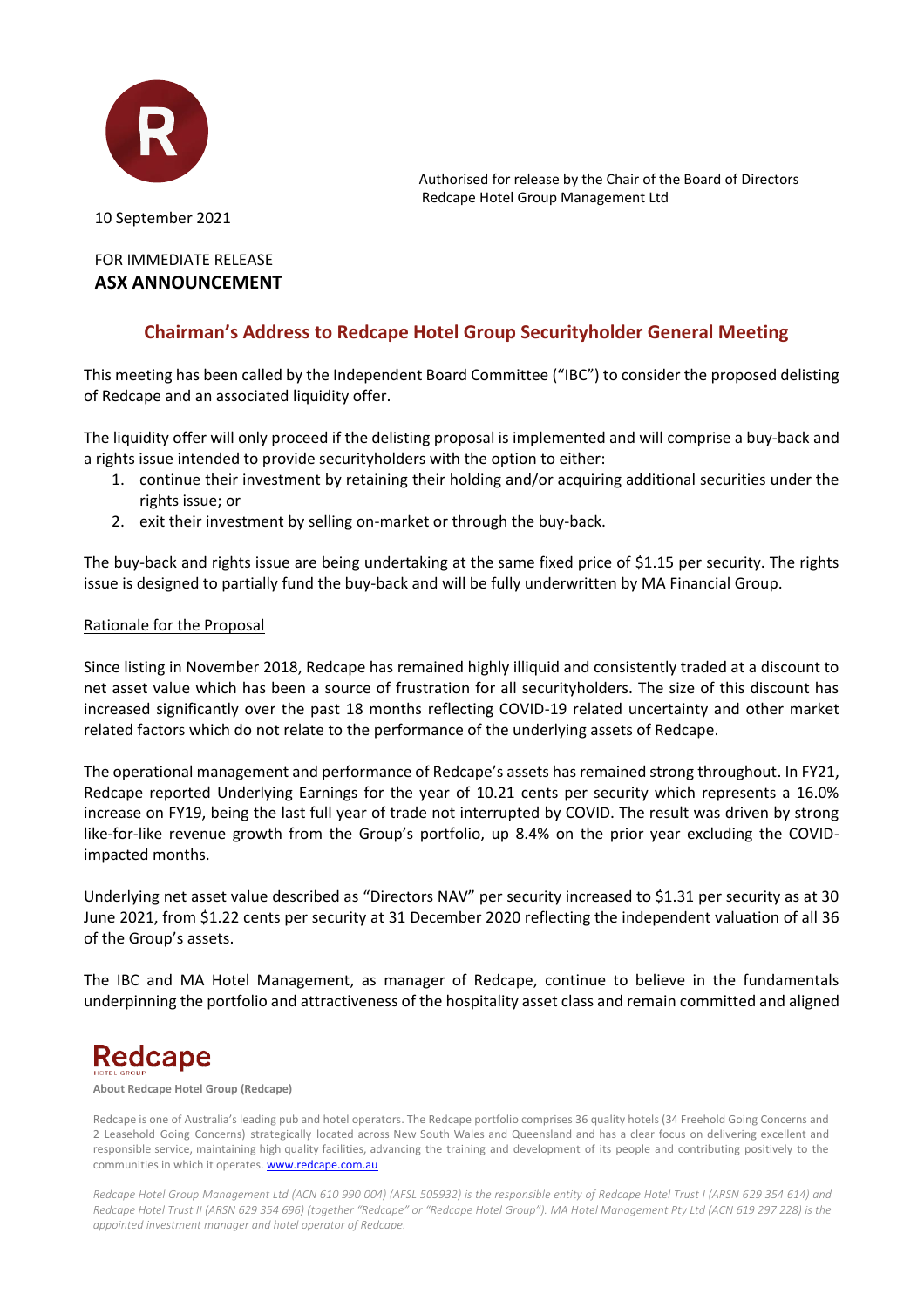with securityholders to deliver long term value. As such, the IBC and manager have continued to explore ways to close the gap between the underlying valuation of Redcape's assets and security price at which Redcape securityholders can sell their securities if they wish to do so.

The delisting proposal is designed to deliver this to securityholders by reinstating Redcape as an unlisted fund that offers quarterly liquidity rights. The structure of the unlisted fund will remain largely identical to Redcape's current structure. The existing majority independent Redcape board will continue to oversee the strategy and performance of Redcape on behalf of all Redcape securityholders with the manager executing the strategy and operating the assets.

The strategy will remain unchanged with Redcape continuing to seek to provide investors with sustainable and growing distributions by investing in a diversified portfolio of high-quality pubs and hotels with refurbishment, asset recycling and alternative use opportunities from its real estate land bank.

As an unlisted fund, the Responsible Entity intends to offer Redcape securityholders quarterly liquidity via an unlisted liquidity facility. Subject to the caps and limitations outlined in the explanatory statement, this liquidity will be provided at a 2.5% discount to underlying net asset value from the quarter ending 31 December 2022. Subject to the same caps and limitations, securityholders in unlisted Redcape who wish to exit post the delisting but earlier than 31 December 2022 would be able to do so as follows:

- from and for the quarter ending 30 June 2022, at a 7.5% discount to Directors NAV per security; and
- for the quarter ending 30 September 2022, at a 5.0% discount to Directors NAV per security.

The Responsible Entity may also from time to time reduce the exit discount applied in its discretion.

MA Financial Group and many of its senior executives will retain a material investment directly in Redcape, in addition to applying its hotel operating platform to the management of Redcape's hotels.

If approved by Redcape securityholders, the delisting is proposed to occur on 2 November this year, and the Buy-Back and Rights Issue would occur from 20 September to 21 October this year.

#### Impact if the Proposal does not proceed

If the Proposal is not implemented, Redcape will continue to trade on the ASX, and the Buy-Back and Rights Issue will not proceed.

Given that the liquidity offer price is at a significant premium to the last close price prior to the announcement of the proposal, the price of Redcape may fall if the transaction does not proceed and may continue to trade below Directors NAV.

In addition, Redcape estimates it will have incurred approximately \$1.5 million in costs in connection with the proposal.

## **Redcape**

#### **About Redcape Hotel Group (Redcape)**

Redcape is one of Australia's leading pub and hotel operators. The Redcape portfolio comprises 36 quality hotels (34 Freehold Going Concerns and 2 Leasehold Going Concerns) strategically located across New South Wales and Queensland and has a clear focus on delivering excellent and responsible service, maintaining high quality facilities, advancing the training and development of its people and contributing positively to the communities in which it operates[. www.redcape.com.au](http://www.redcape.com.au/)

*Redcape Hotel Group Management Ltd (ACN 610 990 004) (AFSL 505932) is the responsible entity of Redcape Hotel Trust I (ARSN 629 354 614) and Redcape Hotel Trust II (ARSN 629 354 696) (together "Redcape" or "Redcape Hotel Group"). MA Hotel Management Pty Ltd (ACN 619 297 228) is the appointed investment manager and hotel operator of Redcape.*